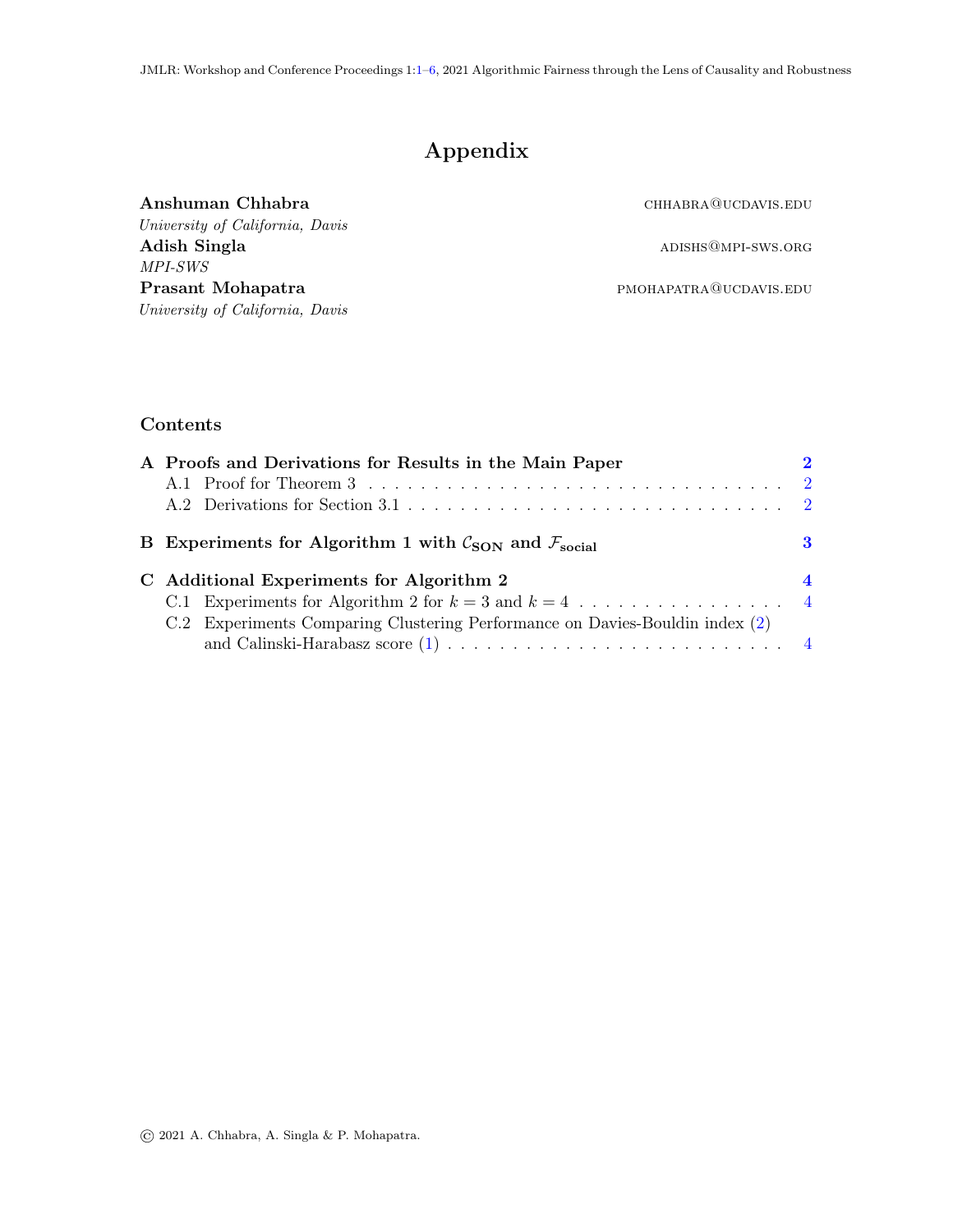#### <span id="page-1-0"></span>A. Proofs and Derivations for Results in the Main Paper

## <span id="page-1-1"></span>A.1. Proof for Theorem 3

**Theorem** [\(6\)](#page-5-3). Let  $V^* \in \mathbb{R}^{V_s^{(t)} \times d}$  be a minimizer for the function  $f(V)$  in an iteration t of Algorithm 3 and for  $\epsilon > 0$  define  $X = \{V \in \mathbb{R}^{V_s^{(t)} \times d} | f(V) - f(V^*) \leq \epsilon\}$ . Let  $\mathbb{P}_X$  denote the average probability of successfully sampling from the uniform distribution over  $X$  by algorithm A, and it takes  $n_X$  samples to realize  $\mathbb{P}_X$ . Then, the number of queries to f that A makes to compute  $\tilde{V}$  s.t.  $f(\tilde{V}) - f(V^*) \leq \epsilon$  with probability at least  $1 - \delta$  is bounded as  $\mathcal{O}(\max\{\frac{\ln{(\delta^{-1})}}{\mathbb{P}_X},n_X\}).$ 

**Proof** The proof follows from Theorem 1 in  $(6)$ . Since we are considering a sampling-only framework, we set  $\lambda = 1$  in Theorem 1 [\(6\)](#page-5-3) to obtain the result.

#### <span id="page-1-2"></span>A.2. Derivations for Section 3.1

In this subsection we discuss the derivation of the single-level reduction using KKT constraints with  $C_{\text{SON}}$  and  $\mathcal{F}_{\text{social}}$ . First, consider the original strongly convex SON clustering objective:

$$
\min_{\mu' \in \mathbb{R}^{n \times d}} \frac{1}{2} \sum_{j=1}^{n} ||U_j - \mu'_j||^2 + \lambda \sum_{i < j} ||\mu'_i - \mu'_j|| \tag{1}
$$

As described in the main text, we create the ordering  $O$ , the graph  $G$  and define its node-arc-incidence matrix  $I(5)$  $I(5)$  and then reformulate the above objective:

$$
\min_{\mu \in \mathbb{R}^{n \times d}, \eta \in \mathbb{R}^{d \times |O|}} \frac{1}{2} ||\mu - U||^2 + \lambda \sum_{i \in O} ||\eta^i|| \text{ s.t. } \mu^T I - \eta = 0
$$
 (2)

It can be verified that objectives (5) and (6) are equivalent. We can even define the dual formulation for the above primal problem (where  $\langle, \rangle$  denotes the matrix Frobenius inner-product):

$$
\max_{\theta \in \mathbb{R}^{n \times d}, \zeta \in \mathbb{R}^{d \times |O|}} \langle U^T, \theta \rangle - \frac{1}{2} ||\theta||^2
$$
\n
$$
\text{s.t.} \quad I\zeta^T - \theta = 0
$$
\n
$$
||\zeta_i|| \le \lambda, \forall i \in O
$$
\n(3)

Now, we discuss the KKT conditions. Since the SON objective is strongly convex, we can use the reformulated primal (6) and dual (7) problems to arrive at the KKT conditions:

$$
\theta + \mu - U = 0
$$
  
\n
$$
\eta - \mathcal{P}(\eta + \zeta) = 0
$$
  
\n
$$
\mu^{T} I - \eta = 0
$$
  
\n
$$
I\zeta^{T} - \theta = 0
$$
\n(4)

Here  $P(.)$  refers to the proximal operator of the Euclidean norm, therefore  $P(\eta + \zeta) =$  $\max\{0, 1 - \frac{1}{||\eta + \zeta||}\}(\eta + \zeta)$ . Since we now have the KKT conditions we can undertake the single-level reduction for problem P1.R.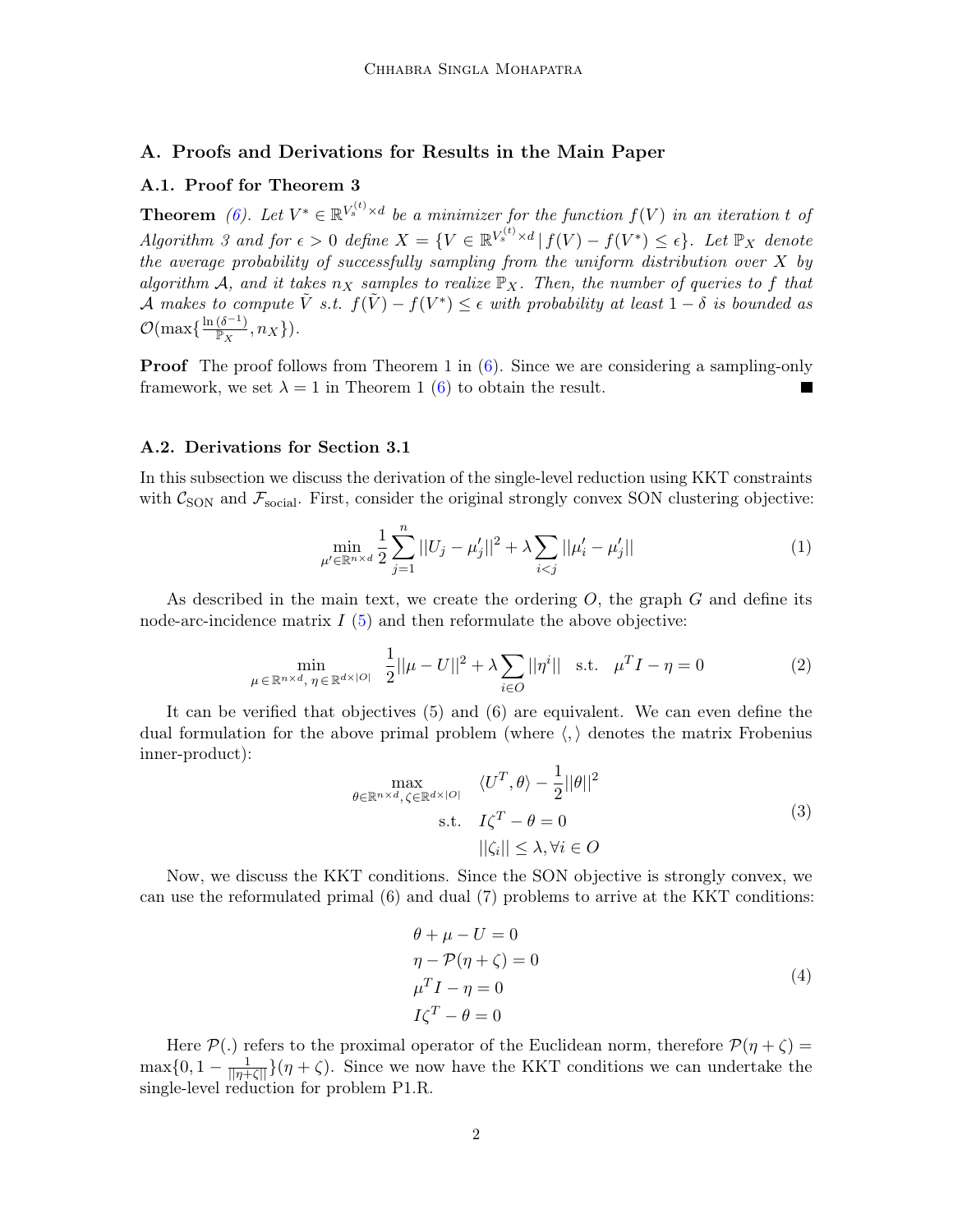#### **APPENDIX**

For this we first have to substitute U for  $U \cup V$ . As in the main text,  $V_s^{(t)}$  denotes  $|V|$ in iteration t of Algorithm 1. The number of centers we have will thus be  $\mu \in \mathbb{R}^{m \times d}$  where  $m = n + V_s^{(t)}$  for  $U \cup V$ . So now we can use the KKT conditions by replacing U with  $U \cup V$  and *n* with *m*. The other variables will also then be:  $\mu \in \mathbb{R}^{m \times d}$ ,  $\eta \in \mathbb{R}^{d \times |O|}$ ,  $\theta \in \mathbb{R}^{m \times d}$ ,  $\zeta \in \mathbb{R}^{d \times |O|}$ . The original problem P1.R for  $C_{\text{SON}}$  and  $\mathcal{F}_{\text{social}}$  is:

$$
\min_{V,\mu} \quad \mathcal{F}_{\text{social}}(\mu, U)
$$
\n
$$
\text{s.t.} \quad \mu = \mathcal{C}_{\text{SON}}(U \cup V) \tag{5}
$$

Replacing (8) as constraints for the upper-level objective in (9) and removing the lowerlevel objective gives us the single-level optimization problem we present in the main paper:

$$
\min_{V, \mu, \eta, \theta, \zeta} \mathcal{F}_{\text{social}}(\mu, U)
$$
\n
$$
\text{s.t.} \quad \theta + \mu - (U \cup V) = 0
$$
\n
$$
\eta - \max\{0, 1 - \frac{1}{||\eta + \zeta||}\}(\eta + \zeta) = 0
$$
\n
$$
\mu^T I - \eta = 0
$$
\n
$$
I\zeta^T - \theta = 0
$$

## <span id="page-2-0"></span>B. Experiments for Algorithm 1 with  $C_{\text{SON}}$  and  $\mathcal{F}_{\text{social}}$

We provide results for Algorithm 1 when using CVX as the solver  $(3)$  for the KKT reformulated single-level objective with fairness cost as  $\mathcal{F}_{\text{social}}$ . We show how the antidote data computed by our optimization consistently reduces the fairness cost compared to vanilla SON clustering while varying the regularization parameter  $\lambda$  from 0.001 to 0.01. That is, we are showcasing the trend in fairness (cost) as a function of the number of clusters (ie, number of unique centers) which are determined by the value of  $\lambda$ .

For a given  $\lambda$  we run Algorithm 1 and obtain V, and then re-run regular SON clustering on  $U \cup V$ . We then compare this obtained fairness cost to the one obtained by regular vanilla SON clustering on U. Note that since CVX does not scale well with large inputs, we subsample all datasets to 100. We also let  $\gamma = 0.99$  and for all experiments we obtain  $|V| \leq 10$ , ie  $|V|/|U| \leq 0.1$ . We now present the results in Figure 1.

Each of the 4 figures corresponds to the 4 real-world datasets we consider. To further simplify the model we only consider 2 protected groups. As the vanilla SON fairness cost values and fairness cost values for the V obtained by Algorithm 1 could vary widely due to  $\lambda$ , it would be hard to decipher their curves individually. Thus, instead, we present the results as a difference between the vanilla SON fairness cost  $\mathcal{F}_{\text{social}}(\mu^{\text{vanilla}}, U)$  and the fairness cost values we obtain as a result of Algorithm 1 denoted by  $\mathcal{F}_{\text{social}}(\mu, U)$ . That is, the y-axis of the figures represents  $\mathcal{F}_{\text{social}}(\mu^{\text{vanilla}}, U) - \mathcal{F}_{\text{social}}(\mu, U)$  and the x-axis represents  $\lambda$ . It is clear to see then that in each figure, if the difference curves are positive on the y-axis, Algorithm 1 outperforms vanilla SON. As can be seen, the centers obtained as a result of clustering on  $U \cup V$  where V is obtained from Algorithm 1, lead to more fair clusters than traditional SON clustering (for the  $\mathcal{F}_{\text{social}}$  metric).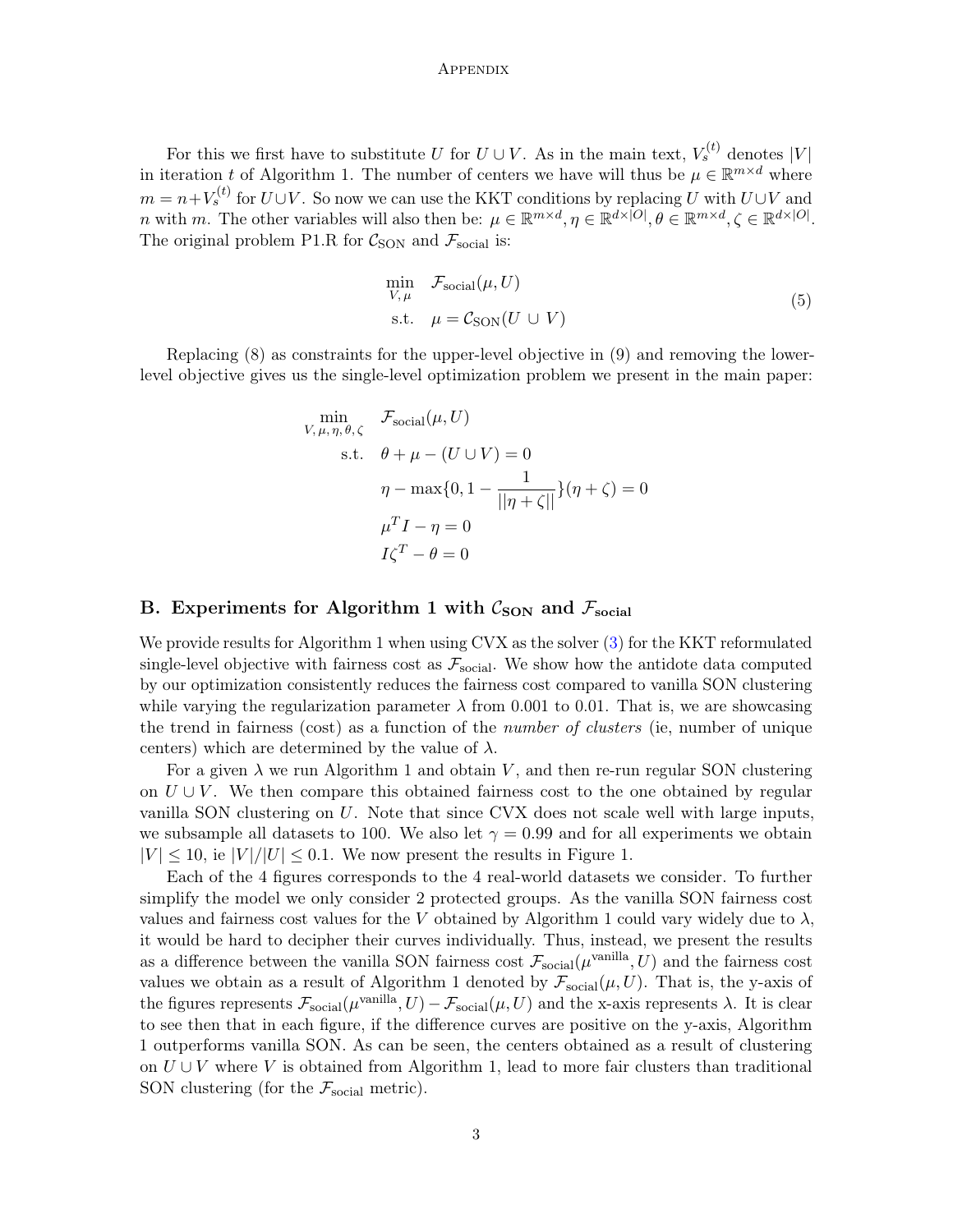

Figure 1: Results for Algorithm 1

## <span id="page-3-0"></span>C. Additional Experiments for Algorithm 2

### <span id="page-3-1"></span>C.1. Experiments for Algorithm 2 for  $k = 3$  and  $k = 4$

As mentioned in the paper, we provide experiments for Algorithm 2 for  $k$  greater than 2. We obtain results for  $k = 3$  and  $k = 4$  and present them in Table 1 and Table 2, respectively. The results are tabulated similar to the main paper– we are comparing Algorithm 2 with vanilla clustering for each of the three combinations considered in the paper. As can be observed in both Table 1 and Table 2, Algorithm 2 can achieve improved fairness than traditional clustering. Another interesting trend that can be noted is that more antidote data needs to be added for larger k, in general. This can be seen by observing the  $|V|/|U|$  values for both tables individually. This trend is intuitive however, as having more number of clusters can introduce more complexities in reducing fairness cost thus requiring more antidote data addition.

## <span id="page-3-2"></span>C.2. Experiments Comparing Clustering Performance on Davies-Bouldin index [\(2\)](#page-5-1) and Calinski-Harabasz score [\(1\)](#page-5-2)

In this subsection we present additional results for clustering performance of Algorithm 2 compared to other fair clustering approaches, thus extending the results for the Silhouette scores presented in the main paper for  $k = 2$ . In particular, we consider the Davies-Bouldin index [\(2\)](#page-5-1) and Calinski-Harabasz score [\(1\)](#page-5-2). However, these are less indicative and harder to decipher, compared to the more straightforward Silhouette score. This is because these scores are unbounded, and unlike the Silhouette score, do not lie between -1 and 1. It is thus harder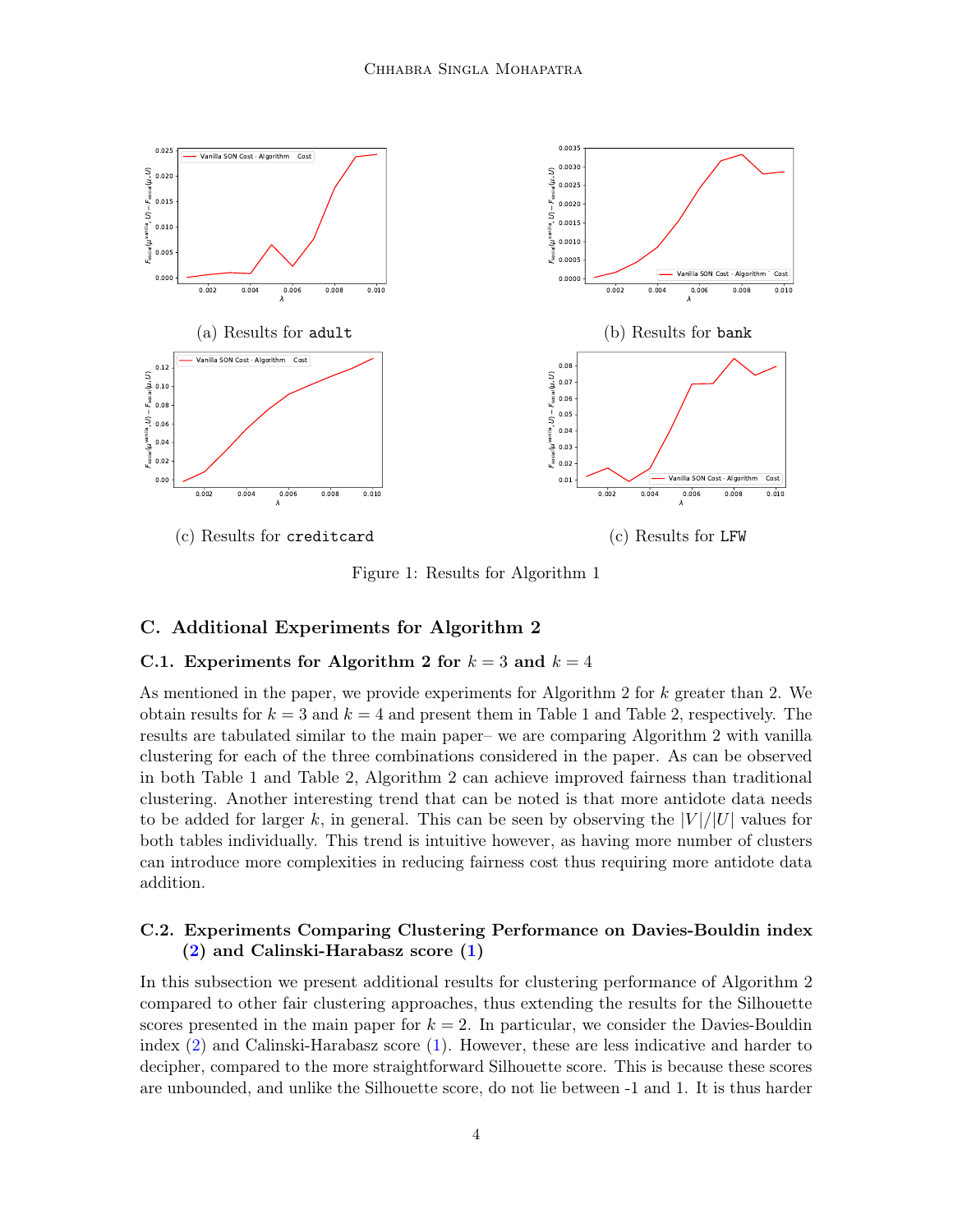#### **APPENDIX**

| Clustering-Fairness Combination                               | Dataset    | $\alpha$  | V / U   | $\mathcal{F}(\mu^{\text{vanilla}}, U)$ | $\mathcal{F}(\mu, U)$ |
|---------------------------------------------------------------|------------|-----------|---------|----------------------------------------|-----------------------|
|                                                               | adult      | 0.0       | 0.002   | 0.0                                    | $-0.6249$             |
| Combination $\#1$ :                                           | bank       | $-0.2919$ | 0.00044 | $-0.2919$                              | $-0.2945$             |
| $\mathcal{C}_{\rm k-means}, \mathcal{F}_{\rm balance}$        | creditcard | $-0.7957$ | 0.00067 | $-0.7957$                              | $-0.7977$             |
|                                                               | LFW        | $-0.7834$ | 0.0015  | $-0.7834$                              | $-0.7871$             |
|                                                               | adult      | 3.4898    | 0.002   | 3.4898                                 | 3.4848                |
| Combination $#2$ :                                            | bank       | 1.7985    | 0.00044 | 1.7985                                 | 1.7983                |
| $\mathcal{C}_{\rm k-means}, \mathcal{F}_{\rm social}$         | creditcard | 17.177    | 0.00067 | 17.177                                 | 17.165                |
|                                                               | LFW        | 1308.099  | 0.0015  | 1308.099                               | 1307.841              |
|                                                               | adult      | $-0.543$  | 0.02    | $-0.543$                               | $-0.576$              |
| Combination $#3$ :                                            | bank       | $-0.4216$ | 0.02    | $-0.4216$                              | $-0.4298$             |
| $\mathcal{C}_{\text{spectral}}, \mathcal{F}_{\text{balance}}$ | creditcard | $-0.8056$ | 0.02    | $-0.8056$                              | $-0.8261$             |
|                                                               | LFW        | $-0.7736$ | 0.02    | $-0.7736$                              | $-0.7938$             |

Table 1: Results for Algorithm 2 when  $k = 3$ 

Table 2: Results for Algorithm 2 when  $k = 4$ 

| Clustering-Fairness Combination                               | Dataset    | $\alpha$  | V / U  | $\mathcal{F}(\mu^{\text{vanilla}}, U)$ | $\mathcal{F}(\mu, U)$ |
|---------------------------------------------------------------|------------|-----------|--------|----------------------------------------|-----------------------|
|                                                               | adult      | 0.0       | 0.15   | 0.0                                    | $-0.5384$             |
| Combination $\#1$ :                                           | bank       | $-0.2821$ | 0.0011 | $-0.2821$                              | $-0.2837$             |
| $\mathcal{C}_{\rm k-means}, \mathcal{F}_{\rm balance}$        | creditcard | $-0.7694$ | 0.0017 | $-0.7694$                              | $-0.7705$             |
|                                                               | LFW        | $-0.7383$ | 0.0038 | $-0.7383$                              | $-0.7691$             |
|                                                               | adult      | 3.0299    | 0.005  | 3.0299                                 | 3.01                  |
| Combination $#2$ :                                            | bank       | 1.315     | 0.0011 | 1.315                                  | 1.301                 |
| $\mathcal{C}_{\rm k-means}, \mathcal{F}_{\rm social}$         | creditcard | 15.989    | 0.0017 | 15.989                                 | 15.976                |
|                                                               | LFW        | 1242.913  | 0.0038 | 1242.913                               | 1242.570              |
|                                                               | adult      | $-0.3584$ | 0.05   | $-0.3584$                              | $-0.5354$             |
| Combination $#3$ :                                            | bank       | $-0.273$  | 0.05   | $-0.273$                               | $-0.476$              |
| $\mathcal{C}_{\text{spectral}}, \mathcal{F}_{\text{balance}}$ | creditcard | $-0.8425$ | 0.05   | $-0.8425$                              | $-0.9307$             |
|                                                               | LFW        | $-0.7574$ | 0.065  | $-0.7574$                              | $-0.7658$             |

to discern and compare different clusterings in an objective manner. The Davies-Bouldin index is an inverse score, in that a lower value signifies better clustering performance, with the lowest possible being 0. This is different from the Calinski-Harabasz score, which gives well-formed clusters higher values, and ill-formed clusters lower ones. Also as in the main paper, we let  $k = 2$ .

We then present the results for Algorithm 2 with the Davies-Bouldin index being used as a clustering performance metric in Table 3. Similar results are shown for the Calinski-Harabasz score in Table 4. It can be observed from the values obtained in the table that we generally have very similar performance to the state-of-the-art fair clustering algorithms, while providing improved fairness (as the results show in the main text). In some cases, we can see that we have better performance, such as in the case of comparisons with the Fair-Lloyd algorithm of  $(4)$  for Combination  $#2$  and the creditcard and LFW datasets. We can also observe that while the Sihouette score and Davies-Bouldin index give more reasonable differences in values, values for the Calinski-Harabasz score vary widely and are not easy to justify. However, overall, we can see that Algorithm 2 obtains competitive clustering performance while providing improved fairness on these two metrics as well.